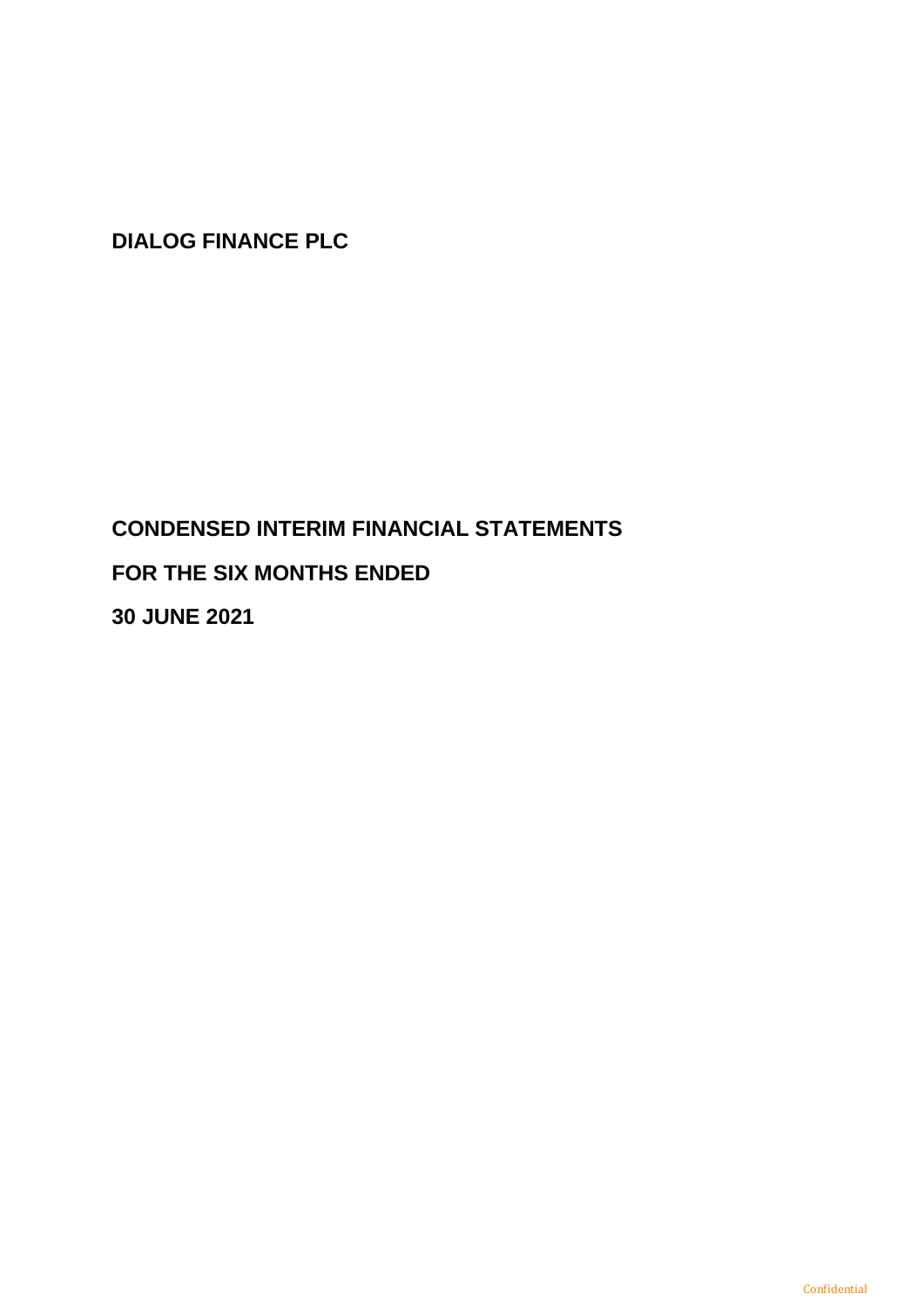#### **Statement of financial position**

#### **(all amounts in Sri Lanka Rupees thousands)**

|                                                                   | 30 June 2021<br>(Unaudited) | 31 Dec 2020<br>(Audited) |
|-------------------------------------------------------------------|-----------------------------|--------------------------|
| <b>ASSETS</b>                                                     |                             |                          |
| Cash and cash equivalents                                         | 771,421                     | 648,006                  |
| Placements with banks and financial institutions                  | 452,487                     | 1,163,518                |
| Securities purchased under repurchase agreements                  | 71,984                      | 77,722                   |
| Financial assets at fair value through profit or loss             | 1,155                       | 1,513                    |
| Financial assets at amortised cost - loans and advances           | 1,396,211                   | 806,332                  |
| Financial assets at fair value through other comprehensive income | 2,098                       | 2,098                    |
| Financial investments at amortised cost                           | 2,210                       | 2,186                    |
| Other assets                                                      | 203,546                     | 194,418                  |
| Current tax receivable                                            | 6,255                       | 6,255                    |
| Right-of-use assets                                               | 20,851                      | 24,100                   |
| Property, plant and equipment                                     | 68,742                      | 77,555                   |
| Intangible assets                                                 | 96,297                      | 99,699                   |
| Deferred tax assets                                               | 123,820                     | 123,820                  |
| <b>Total assets</b>                                               | 3,217,077                   | 3,227,222                |
| <b>LIABILITIES</b>                                                |                             |                          |
| Financial liabilities at amortised cost - due to customers        | 1,083,035                   | 1,064,175                |
| Retirement benefit obligations                                    | 9,816                       | 8,429                    |
| Lease liabilities                                                 | 23,618                      | 24,966                   |
| <b>Other liabilities</b>                                          | 86,994                      | 75,780                   |
| <b>Total liabilities</b>                                          | 1,203,463                   | 1,173,350                |
| <b>EQUITY</b>                                                     |                             |                          |
| Stated capital                                                    | 2,374,509                   | 2,374,509                |
| Statutory reserve fund                                            | 11,361                      | 11,361                   |
| Fair value through other comprehensive income reserve             | 1,577                       | 1,577                    |
| <b>Accumulated losses</b>                                         | (373, 833)                  | (333, 575)               |
| <b>Total equity</b>                                               | 2,013,614                   | 2,053,872                |
| <b>Total equity and liabilities</b>                               | 3,217,077                   | 3,227,222                |
| Net assets per share (Rs.)                                        | 18.51                       | 18.88                    |
|                                                                   |                             |                          |
| Commitments and contingencies                                     | 352,141                     | 302,457                  |

The notes on pages 5 to 10 form an integral part of these financial statements.

#### **CERTIFICATION**

We certify that the above Interim Financial Statements are in compliance with the requirements of the Companies Act No: 7 of 2007 and give true and fair view of the state of affairs of Dialog Finance PLC as at 30 June 2021 and its loss for the period ended 30 June 2021.

| Sianed                 | Sianed                         |
|------------------------|--------------------------------|
|                        |                                |
| <b>Head of Finance</b> | <b>Chief Executive Officer</b> |
| Date: 03/08/2021       | Date: 03/08/2021               |

The Board of Directors is responsible for the preparation and presentation of these financial statements.

Signed for and on behalf of the Board of Directors by,

 Signed **………………………… Director Director**  Date: 03/08/2021 Date: 03/08/2021

 Signed **…………………………**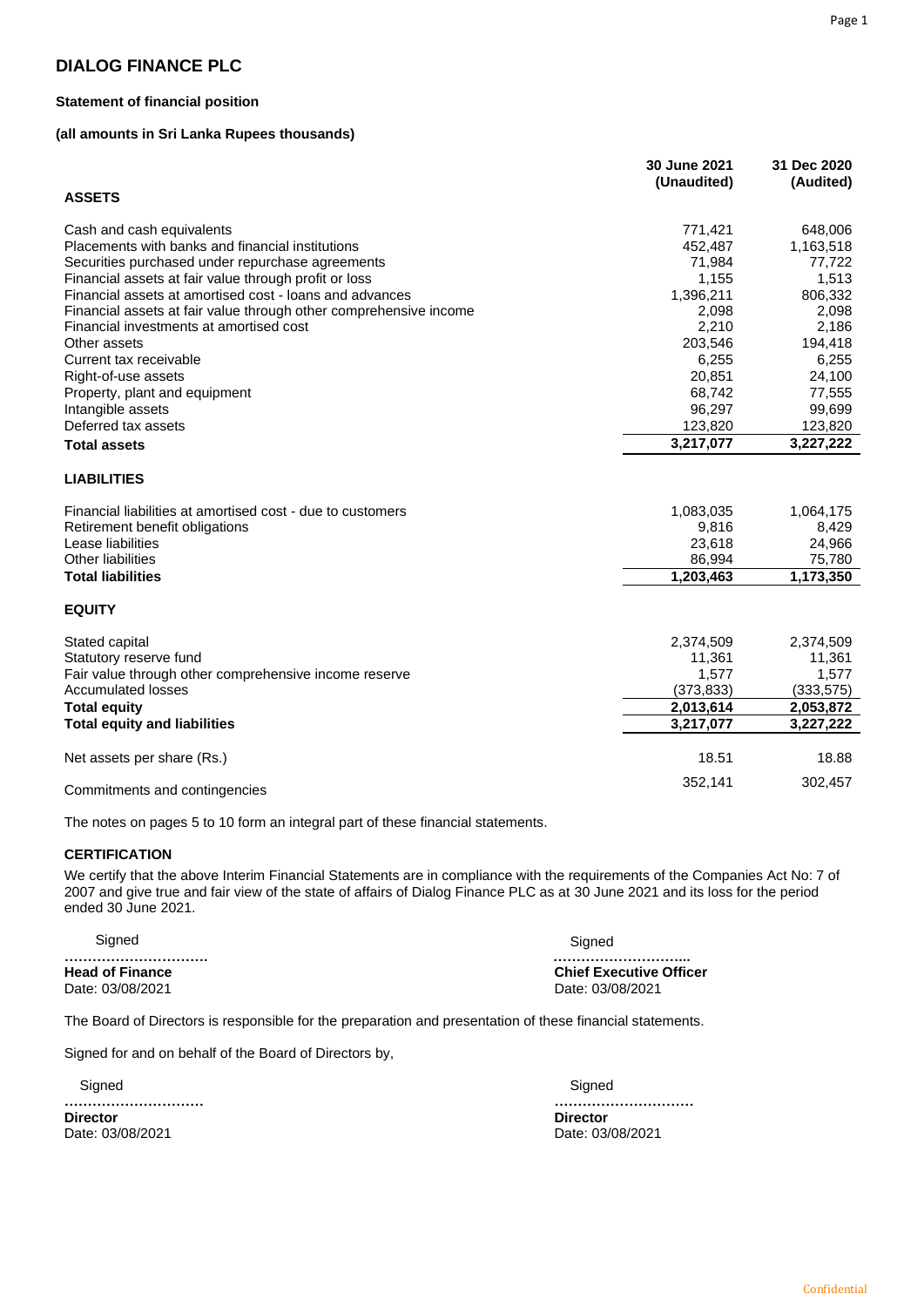# **Statement of profit or loss and other comprehensive income**

**(all amounts in Sri Lanka Rupees thousands)**

|                                                                                                           |             | Six months ended 30 June |        | Three months ended 30 June |             |        |  |
|-----------------------------------------------------------------------------------------------------------|-------------|--------------------------|--------|----------------------------|-------------|--------|--|
|                                                                                                           | 2021        | 2020                     | Change | 2021                       | 2020        | Change |  |
|                                                                                                           | (Unaudited) | (Unaudited)              | %      | (Unaudited)                | (Unaudited) | ℅      |  |
| Interest income                                                                                           | 107,000     | 106,422                  | 1      | 55,962                     | 50,040      | 12     |  |
| Less: Interest expense                                                                                    | (27, 773)   | (34, 918)                | (20)   | (13, 767)                  | (16, 446)   | (16)   |  |
| Net interest income                                                                                       | 79,227      | 71,504                   | 11     | 42,195                     | 33,594      | 26     |  |
| Fee and commission income                                                                                 | 1,459       | 695                      | 110    | 646                        | 339         | 91     |  |
| Net (losses) / gains from trading                                                                         | (357)       | (333)                    | 7      | (23)                       | 204         | (111)  |  |
| Other operating income                                                                                    | 2,490       | 6,567                    | (62)   | 535                        | 2,527       | (79)   |  |
| <b>Total operating income</b>                                                                             | 82,819      | 78,433                   | 6      | 43,353                     | 36,664      | 18     |  |
| Less: Impairment charges and<br>other losses                                                              | (3,242)     | (62, 750)                | (95)   | (4, 811)                   | (29, 369)   | (84)   |  |
| Net operating income                                                                                      | 79,577      | 15,683                   | 407    | 38,542                     | 7,295       | 428    |  |
| <b>Less: Operating expenses</b>                                                                           |             |                          |        |                            |             |        |  |
| Personnel expenses                                                                                        | (48, 804)   | (68, 615)                | (29)   | (16, 150)                  | (31, 522)   | (49)   |  |
| Depreciation and amortisation                                                                             | (21, 517)   | (20, 897)                | 3      | (10, 822)                  | (10, 035)   | 8      |  |
| Other expenses                                                                                            | (48, 811)   | (61, 149)                | (20)   | (23, 435)                  | (28, 342)   | (17)   |  |
| Operating loss before taxes on<br>financial services                                                      | (39, 555)   | (134, 978)               | (71)   | (11, 865)                  | (62, 604)   | (81)   |  |
| Value added Tax (VAT) on<br>financial services                                                            | (703)       |                          |        | (703)                      |             |        |  |
| Loss before tax for the period                                                                            | (40, 258)   | (134, 978)               | (70)   | (12, 568)                  | (62, 604)   | (80)   |  |
| Income tax expense                                                                                        |             |                          |        |                            |             |        |  |
| Loss for the period                                                                                       | (40, 258)   | (134, 978)               | (70)   | (12, 568)                  | (62, 604)   | (80)   |  |
| Other comprehensive income<br>Items that will not be<br>reclassified to profit or loss:                   |             |                          |        |                            |             |        |  |
| Changes in the fair value of<br>equity investments at fair value<br>through other comprehensive<br>income |             |                          |        |                            |             |        |  |
| Remeasurement of defined<br>benefit Obligations                                                           |             |                          |        |                            |             |        |  |
| Deferred tax effect on other<br>comprehensive income                                                      |             |                          | ۰      |                            |             |        |  |
| Other comprehensive income,<br>net of tax                                                                 |             |                          | ٠      |                            |             |        |  |
| Total comprehensive income for<br>the period, net of tax                                                  | (40, 258)   | (134, 978)               | (70)   | (12, 568)                  | (62, 604)   | (80)   |  |
| Loss per share (Rs.)                                                                                      | (0.37)      | (1.44)                   |        | (0.12)                     | (0.65)      |        |  |

The notes on pages 5 to 10 form an integral part of these financial statements.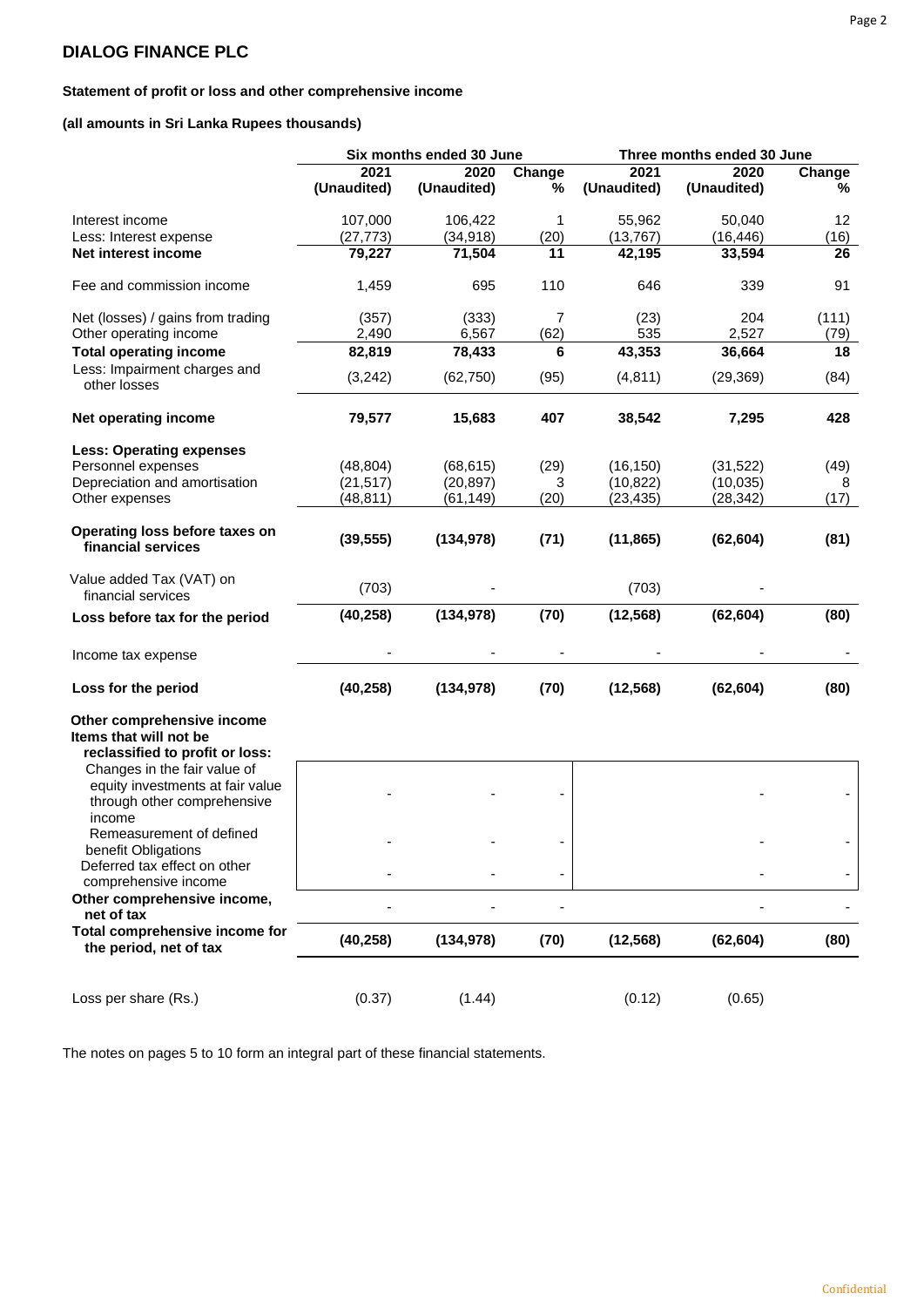# **Statement of changes in equity**

**(all amounts in Sri Lanka Rupees thousands)**

|                                              |               | <b>Retained</b><br>earnings/ | <b>Statutory</b>         | <b>Fair value</b><br>through other |            |
|----------------------------------------------|---------------|------------------------------|--------------------------|------------------------------------|------------|
|                                              | <b>Stated</b> | accumulated                  | reserve                  | comprehensive                      |            |
|                                              | capital       | <b>losses</b>                | fund                     | income reserve                     | Total      |
| <b>Balance at 1 January 2021</b>             | 2,374,509     | (333,575)                    | 11,361                   | 1,577                              | 2,053,872  |
| Loss for the period                          |               | (40, 258)                    |                          |                                    | (40, 258)  |
| Other comprehensive income, net of<br>tax    |               |                              |                          |                                    |            |
| Total comprehensive income for<br>the period |               | (40, 258)                    |                          |                                    | (40, 258)  |
| Balance at 30 June 2021                      | 2,374,509     | (373, 833)                   | 11,361                   | 1,577                              | 2,013,614  |
|                                              |               |                              |                          |                                    |            |
| <b>Balance at 1 January 2020</b>             | 1,673,165     | (232, 335)                   | 11,361                   | 1,471                              | 1,453,662  |
| Loss for the period                          |               | (134, 978)                   |                          |                                    | (134, 978) |
| Other comprehensive income, net of<br>tax    |               |                              |                          |                                    |            |
| Total comprehensive income for<br>the period |               | (134, 978)                   |                          |                                    | (134, 978) |
| Rights issue during the period               | 701,344       |                              |                          |                                    | 701,344    |
| Rights issue expenses                        |               | (1, 451)                     |                          |                                    | (1, 451)   |
| Balance at 30 June 2020                      | 2,374,509     | (368, 764)                   | 11,361                   | 1,471                              | 2,018,577  |
| Balance at 1 July 2020                       | 2,374,509     | (368, 764)                   | 11,361                   | 1,471                              | 2,018,577  |
| Loss for the period                          |               | 35,459                       | $\overline{\phantom{a}}$ |                                    | 35,459     |
| Other comprehensive income, net of<br>tax    |               | (270)                        |                          | 106                                | (164)      |
| Total comprehensive income for<br>the period |               | 35,189                       |                          | 106                                | 35,295     |
| Rights issue during the period               |               |                              |                          |                                    |            |
| Rights issue expenses                        |               |                              |                          |                                    |            |
| <b>Balance at 31 December 2020</b>           | 2,374,509     | (333, 575)                   | 11,361                   | 1,577                              | 2,053,872  |

The notes on pages 5 to10 form an integral part of these financial statements.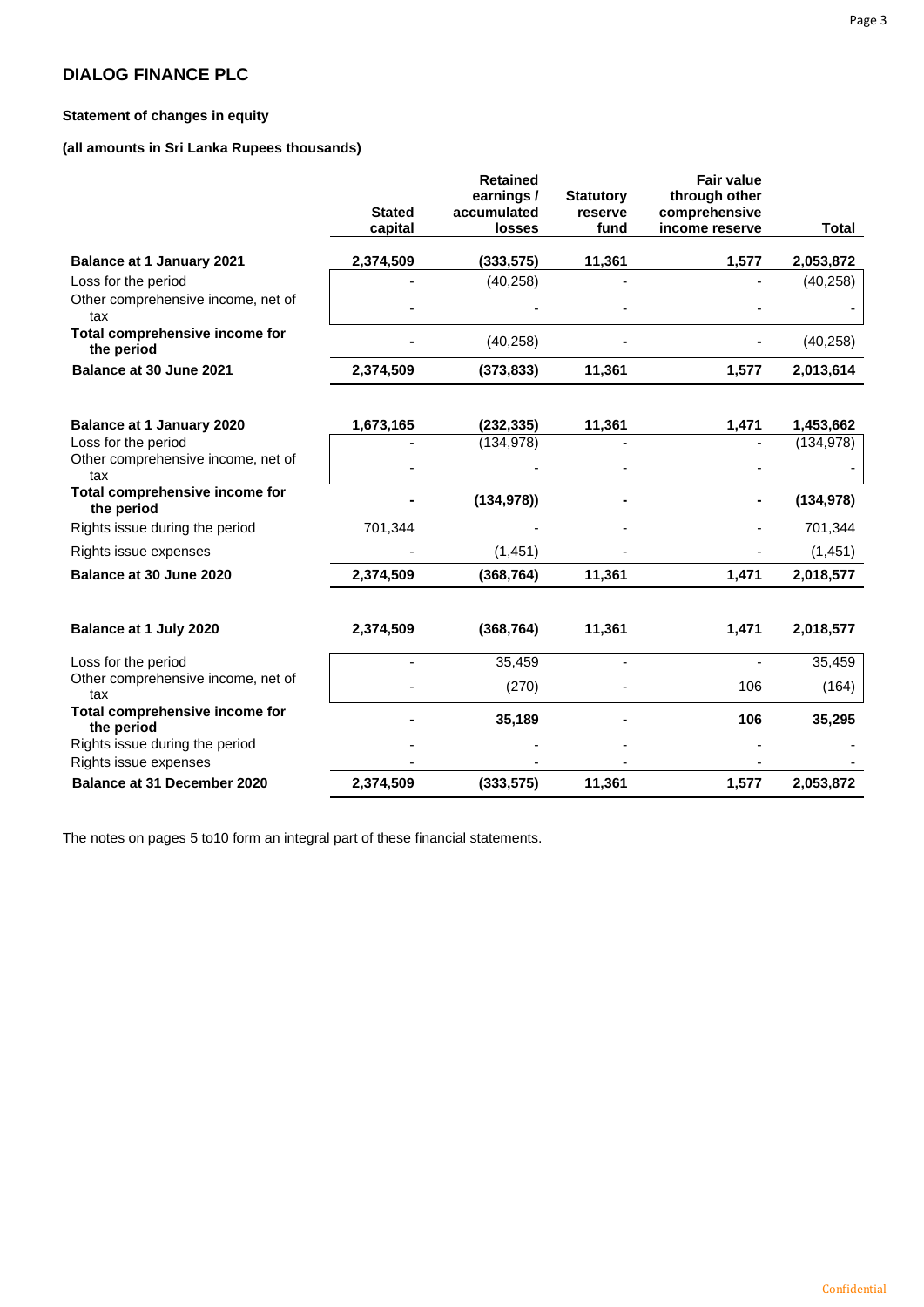## **Statement of cash flows**

### **(all amounts in Sri Lanka Rupees thousands)**

|                                                                             | Six months ended 30 June |             |  |
|-----------------------------------------------------------------------------|--------------------------|-------------|--|
|                                                                             | 2021                     | 2020        |  |
|                                                                             | (Unaudited)              | (Unaudited) |  |
| Cash flows from operating activities                                        |                          |             |  |
|                                                                             |                          |             |  |
| Loss before income tax                                                      | (40, 258)                | (134, 978)  |  |
| Adjustment for,                                                             |                          |             |  |
| Interest expenses                                                           | 27,773                   | 34,918      |  |
| Impairment charges and other losses                                         | 3,242                    | 62,750      |  |
| Provision for retirement benefit obligation                                 | 1,963                    | 935         |  |
| Depreciation and amortization                                               | 21,517                   | 20,897      |  |
| Interest on lease liability                                                 | 1,294                    | 2,065       |  |
| Net losses from financial assets at fair value through profit or loss       | 357                      | 333         |  |
|                                                                             |                          |             |  |
| Cash generated from / (used in) operations before working capital changes   | 15,888                   | (13,080)    |  |
| (Increase) decrease in loans and advances                                   | (593, 474)               | 231,898     |  |
| (Increase)/ decrease in other assets                                        | (8,292)                  | 15,542      |  |
| Increase in amounts due to customers                                        | 18,861                   | 62,506      |  |
| Increase/ (decrease) in trade and other payables                            | 9,380                    | (20, 184)   |  |
|                                                                             |                          |             |  |
| Cash (used in) / generated from operations                                  | (557, 637)               | 276,682     |  |
|                                                                             |                          |             |  |
| Interest paid                                                               | (27, 717)                | (32, 962)   |  |
| Retirement benefits paid                                                    | (576)                    | (324)       |  |
| Net cash (used in) / generated from operating activities                    | (585, 930)               | 243,396     |  |
| Cash flows from investing activities                                        |                          |             |  |
|                                                                             |                          |             |  |
| Acquisition of property, plant and equipment                                | (2, 155)                 | (19,902)    |  |
| Acquisition of intangible assets                                            | (3,897)                  | (3,574)     |  |
| Net investment in treasury bills                                            | (24)                     | 2           |  |
| Net placements with banks and financial institutions                        |                          | (477, 608)  |  |
| Net cash flows from securities purchased under repurchased agreement        | 5,738                    | (4,649)     |  |
| Proceeds from sale of financial assets at fair value through profit or loss |                          | 56          |  |
| Net cash used in investing activities                                       | (338)                    | (505, 675)  |  |
| Cash flows from financing activities                                        |                          |             |  |
|                                                                             |                          |             |  |
| Net proceeds from rights issue                                              |                          | 699,894     |  |
| Repayment of lease liabilities                                              | (1, 348)                 | (6, 490)    |  |
| Net cash (used in) / generated from financing activities                    | (1, 348)                 | 693,404     |  |
|                                                                             |                          |             |  |
| Net (decrease) / increase in cash and cash equivalents                      | (587, 616)               | 431,125     |  |
| Cash and cash equivalents at the beginning of the period                    | 1,811,882                | 129,419     |  |
| Cash and cash equivalents at the end of the period                          | 1,224,266                | 560,544     |  |
|                                                                             |                          |             |  |
| Analysis of cash and cash equivalents at the end of the period              |                          |             |  |
| Cash and bank balances                                                      | 771,572                  | 560,544     |  |
| Add: Placements with financial Institutions (less than 90 days)             | 452,694                  |             |  |
|                                                                             | 1,224,266                | 560,544     |  |
| Less: Impairment provision                                                  | (358)                    | (19)        |  |
|                                                                             |                          |             |  |
|                                                                             | 1,223,908                | 560,525     |  |

The notes on pages 5 to10 form an integral part of these financial statement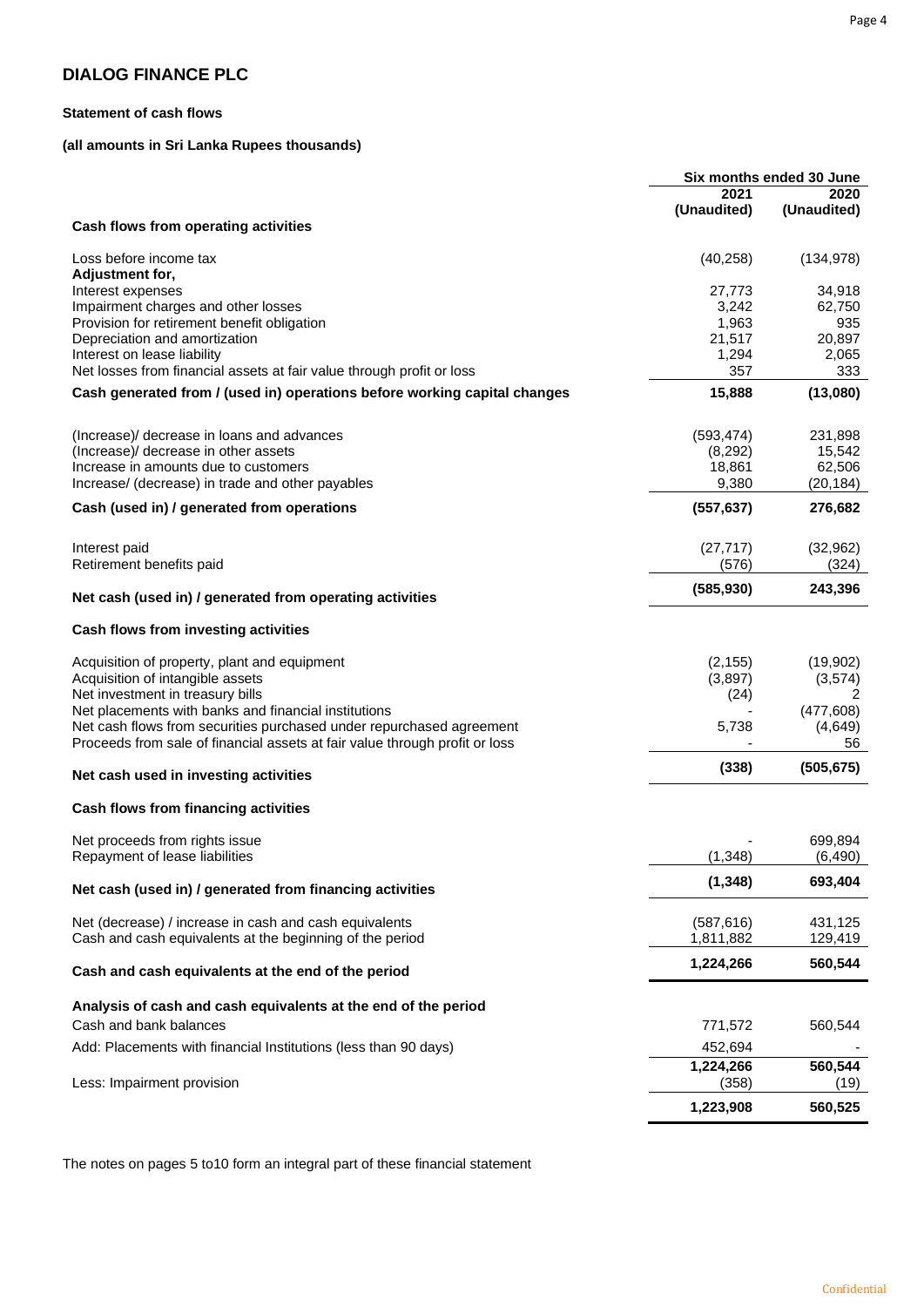### **Financial reporting by segment**

# **(all amounts in Sri Lanka Rupees thousands)**

|                                                                          | <b>Factoring &amp;</b>         |           |                               |         | Other loan and                  |          |                 |           |                                       | <b>Unallocated</b> |         | <b>Total</b>   |                    |            |
|--------------------------------------------------------------------------|--------------------------------|-----------|-------------------------------|---------|---------------------------------|----------|-----------------|-----------|---------------------------------------|--------------------|---------|----------------|--------------------|------------|
| For the six months ended 30 June                                         | <b>Revolving Loans</b><br>2021 | 2020      | <b>Margin Trading</b><br>2021 | 2020    | <b>Enterprise Loans</b><br>2021 | 2020     | advance<br>2021 | 2020      | <b>Treasury / Investments</b><br>2021 | 2020               | 2021    | 2020           | 2021               | 2020       |
|                                                                          |                                |           |                               |         |                                 |          |                 |           |                                       |                    |         |                |                    |            |
| Net interest income                                                      | 17,840                         | 14,368    | 10,587                        | 4,385   | 22,301                          | 6,132    | 9,495           | 14,380    | 19,004                                | 32,239             |         | $\blacksquare$ | 79,227             | 71,504     |
| Net fees and commission income /<br>(expense)                            | 1,055                          | 585       |                               |         |                                 |          | 404             | 110       |                                       |                    |         |                | 1,459              | 695        |
| Net other income                                                         |                                |           |                               |         |                                 |          | 1,404           | 6,503     | (357)                                 | (333)              | 1,086   | 64             | 2,133              | 6,234      |
| Operating income by segment                                              | 18,895                         | 14,953    | 10,587                        | 4,385   | 22,301                          | 6,132    | 11,303          | 20,993    | 18,647                                | 31,906             | 1,086   | 64             | 82,819             | 78,433     |
| <b>Total operating income</b>                                            | 18,895                         | 14,953    | 10,587                        | 4,385   | 22,301                          | 6,132    | 11,303          | 20,993    | 18,647                                | 31,906             | 1,086   | 64             | 82,819             | 78,433     |
| Impairment (expense)/ reversal                                           | (484)                          | (7, 815)  |                               | (5)     | 6,098                           | (681)    | (8,856)         | (54, 249) |                                       |                    |         | $\blacksquare$ | (3, 242)           | (62, 750)  |
| Net operating income / (expense)                                         | 18,411                         | 7,138     | 10,587                        | 4,380   | 28,399                          | 5,451    | 2,447           | (33, 256) | 18,647                                | 31,906             | 1,086   | 64             | 79,577             | 15,683     |
| Operating expenses                                                       | (10, 704)                      | (20, 110) | (8,703)                       | (3,688) | (15, 787)                       | (7, 242) | (13, 617)       | (30, 109) |                                       |                    |         |                | (48, 811)          | (61, 149)  |
| Depreciation and amortisation                                            | (4, 719)                       | (6, 872)  | (3,836)                       | (1,260) | (6,959)                         | (2, 475) | (6,003)         | (10, 290) |                                       |                    |         |                | (21, 517)          | (20, 897)  |
| <b>Segment result</b>                                                    | 2,988                          | (19, 844) | (1, 952)                      | (568)   | 5,653                           | (4, 266) | (17, 173)       | (73, 655) | 18,647                                | 31,906             | 1,086   | 64             | 9,249              | (66, 363)  |
| Personnel expenses                                                       |                                |           |                               |         |                                 |          |                 |           |                                       |                    |         |                | (48, 804)          | (68, 615)  |
| Loss from operations<br>VAT on financial services<br>Income tax reversal |                                |           |                               |         |                                 |          |                 |           |                                       |                    |         |                | (39, 555)<br>(703) | (134, 978) |
| Loss for the period                                                      |                                |           |                               |         |                                 |          |                 |           |                                       |                    |         |                | (40, 258)          | (134, 978) |
| <b>Other information</b>                                                 |                                |           |                               |         |                                 |          |                 |           |                                       |                    |         |                |                    |            |
| <b>Balance at 30 June</b>                                                |                                |           |                               |         |                                 |          |                 |           |                                       |                    |         |                |                    |            |
| Segment assets                                                           | 297,475                        | 290,110   | 372,187                       | 43,963  | 408,632                         | 104,471  | 317,917         | 290,436   | 1,298,101                             | 1,447,839          | 522,765 | 812,643        | 3,217,077          | 2,989,462  |
| <b>Total assets</b>                                                      | 297,475                        | 290,110   | 372,187                       | 43,963  | 408,632                         | 104,471  | 317,917         | 290,436   | 1,298,101                             | 1,447,839          | 522,765 | 812,643        | 3,217,077          | 2,989,462  |
| Segment liabilities                                                      | 263,922                        | 322,699   | 214,578                       | 58,552  | 389,238                         | 116,207  | 335,725         | 473,426   |                                       |                    |         | $\blacksquare$ | .203,463           | 970,884    |
| <b>Total liabilities</b>                                                 | 263,922                        | 322,699   | 214,578                       | 58,552  | 389,238                         | 116,207  | 335,725         | 473,426   |                                       |                    |         |                | 1,203,463          | 970,884    |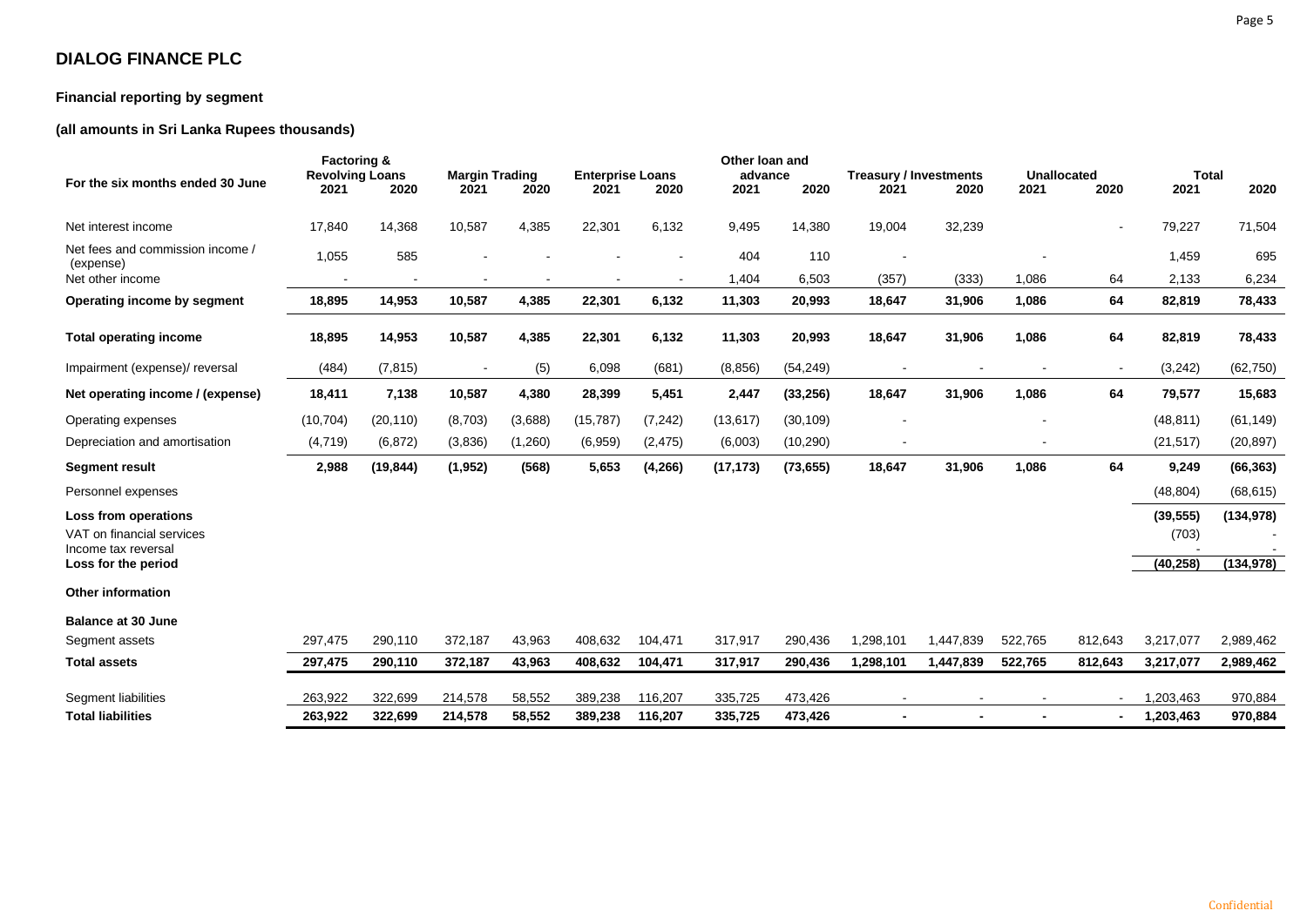#### **Notes to the condensed interim financial statements**

#### **(all amounts in the notes are in Sri Lanka Rupees thousands unless otherwise stated)**

#### **1 Basis of preparation**

The condensed interim financial statements for the six months ended 30 June 2021 of the Company have been prepared in accordance with Sri Lanka Accounting Standard LKAS 34, 'Interim Financial Reporting'. The condensed interim financial statements should be read in conjunction with the audited financial statements for the year ended 31 December 2020.

There were no changes to the accounting policies since the publication of the audited financial statements for the year ended 31 December 2020.

#### **2 Events after the reporting period**

No circumstances have arisen since the statement of financial position date which requires adjustments to or disclosures in the financial statements.

#### **3 Unusual events or transactions affecting assets, liabilities, equity, net income or cash flows**

COVID -19 pandemic has resulted in a substantive shift in management's focus towards ensuring the continued safety of people, uninterrupted services to customers, compliance with guidelines issued by various government authorities and continuity of critical business operations in line with our re-assessed business continuity plan.

The outbreak and the associated developments impacted the business, our customers and staff due to restrictions on movement and economic slowdown. The Company remains committed to support the personal and corporate customers and has adhered to the guidelines and directions issued by the Government and CBSL, when providing financial support and relief to sectors of the economy impacted by the pandemic. The aforesaid relief measures and related restrictions had an adverse impact on the earnings and expected credit losses on loans and advances of the Company.

Despite the resurgence of the third wave of outbreak and related restrictions commencing mid-April 2021, the Company continued to see a gradual improvement in recoveries in 2021.

The current unprecedented situation is yet evolving and the future impact will heavily depend on the complete removal of restrictions and time taken for economic activity to rebound to pre COVID-19 levels. The Company has resorted to aggressive cost rescaling and rationalisation initiatives both in operating and capital expenditure to soften the impact on the business.

There were no other unusual events or transactions affecting assets, liabilities, equity, net income or cash flows due to their nature, size or incidence for the six months ended 30 June 2021.

#### **4 Contingent liabilities**

There were no material contingent liabilities as at the reporting date which require adjustments to / or disclosures in the financial statements.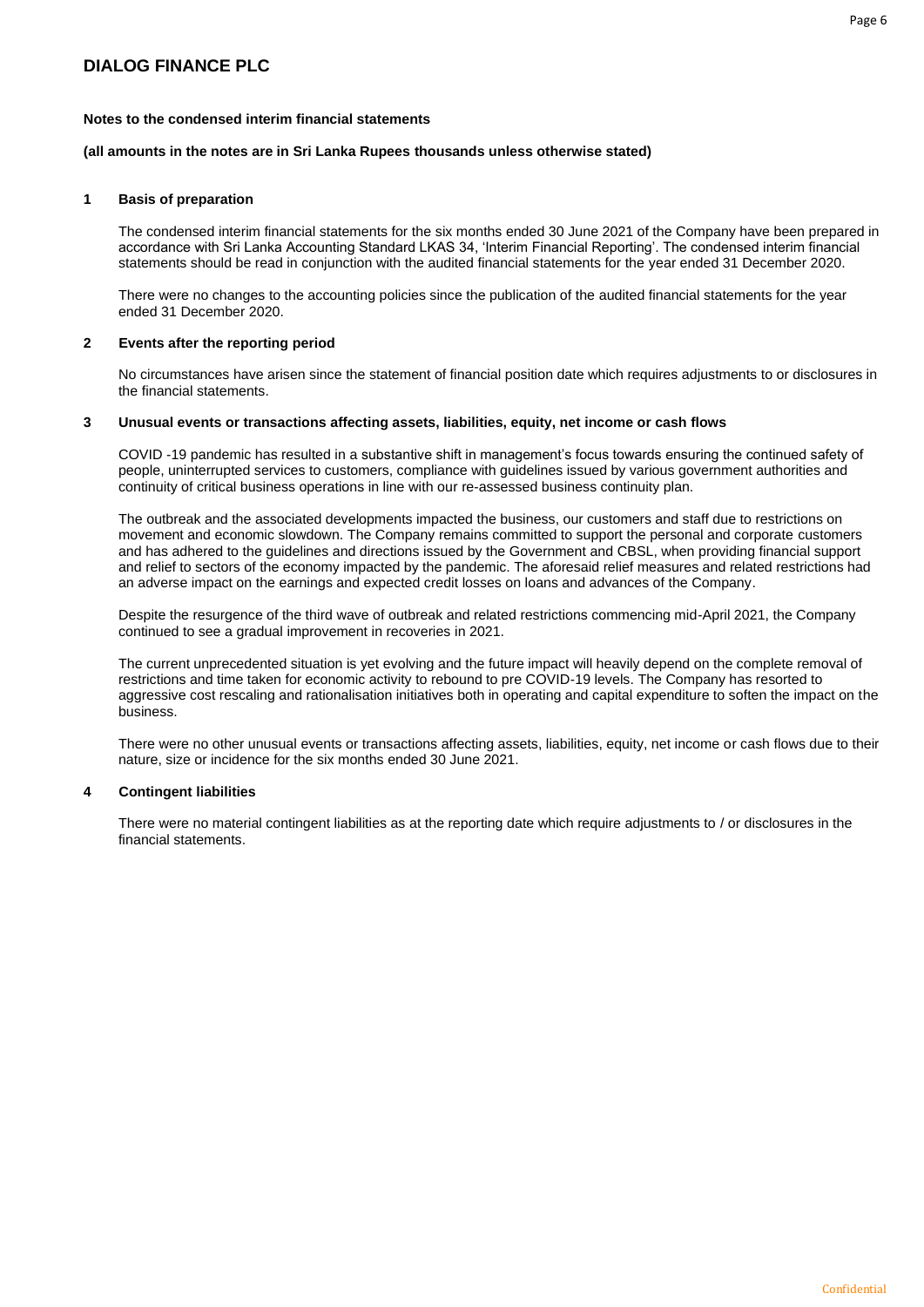#### **Notes to the condensed interim financial statements (Continued)**

#### **5 Fair value of financial instruments**

The Company uses valuation techniques that are appropriate in the circumstances and for which sufficient data are available to measure fair value, maximising the use of relevant observable inputs and minimising the use of unobservable inputs.

All assets and liabilities for which fair value is measured or disclosed in the financial statements are categorised within the fair value hierarchy, described as follows, based on the lowest level input that is significant to the fair value measurement as a whole:

**Level 1** - Quoted (unadjusted) market prices in active markets for identical assets or liabilities

**Level 2** - Valuation techniques for which the lowest level input that is significant to the fair value measurement is directly or indirectly observable

**Level 3** - Valuation techniques for which the lowest level input that is significant to the fair value measurement is unobservable

For assets and liabilities that are recognised in the financial statements on a recurring basis, the Company determines whether transfers have occurred between levels in the hierarchy by re-assessing categorisation (based on the lowest level input that is significant to the fair value measurement as a whole) at the end of each reporting period.

|                                                                                                       | Measurement criteria and the fair value |       |                          |                |                 |                |  |
|-------------------------------------------------------------------------------------------------------|-----------------------------------------|-------|--------------------------|----------------|-----------------|----------------|--|
|                                                                                                       | Level 1                                 |       |                          | Level 3        | Total           |                |  |
|                                                                                                       | 30 June<br>2021                         | 2020  | 31 Dec 30 June<br>2021   | 31 Dec<br>2020 | 30 June<br>2021 | 31 Dec<br>2020 |  |
| <b>Financial assets</b>                                                                               |                                         |       |                          |                |                 |                |  |
| Financial assets at fair value through profit or loss<br>Financial assets at fair value through other | 1.155                                   | 1.513 | $\overline{\phantom{a}}$ | ۰.             | 1.155           | 1,513          |  |
| comprehensive income                                                                                  |                                         | ۰.    | 2.098                    | 2.098          | 2.098           | 2,098          |  |

#### **6 Market price per share**

| For the six months ended 30 June | 2021<br>Rs. | 2020<br>Rs. |
|----------------------------------|-------------|-------------|
| - Highest                        | 98.20       | 41.90       |
| - Lowest                         | 55.10       | 30.00       |
| - Last traded                    | 98.20       | 38.00       |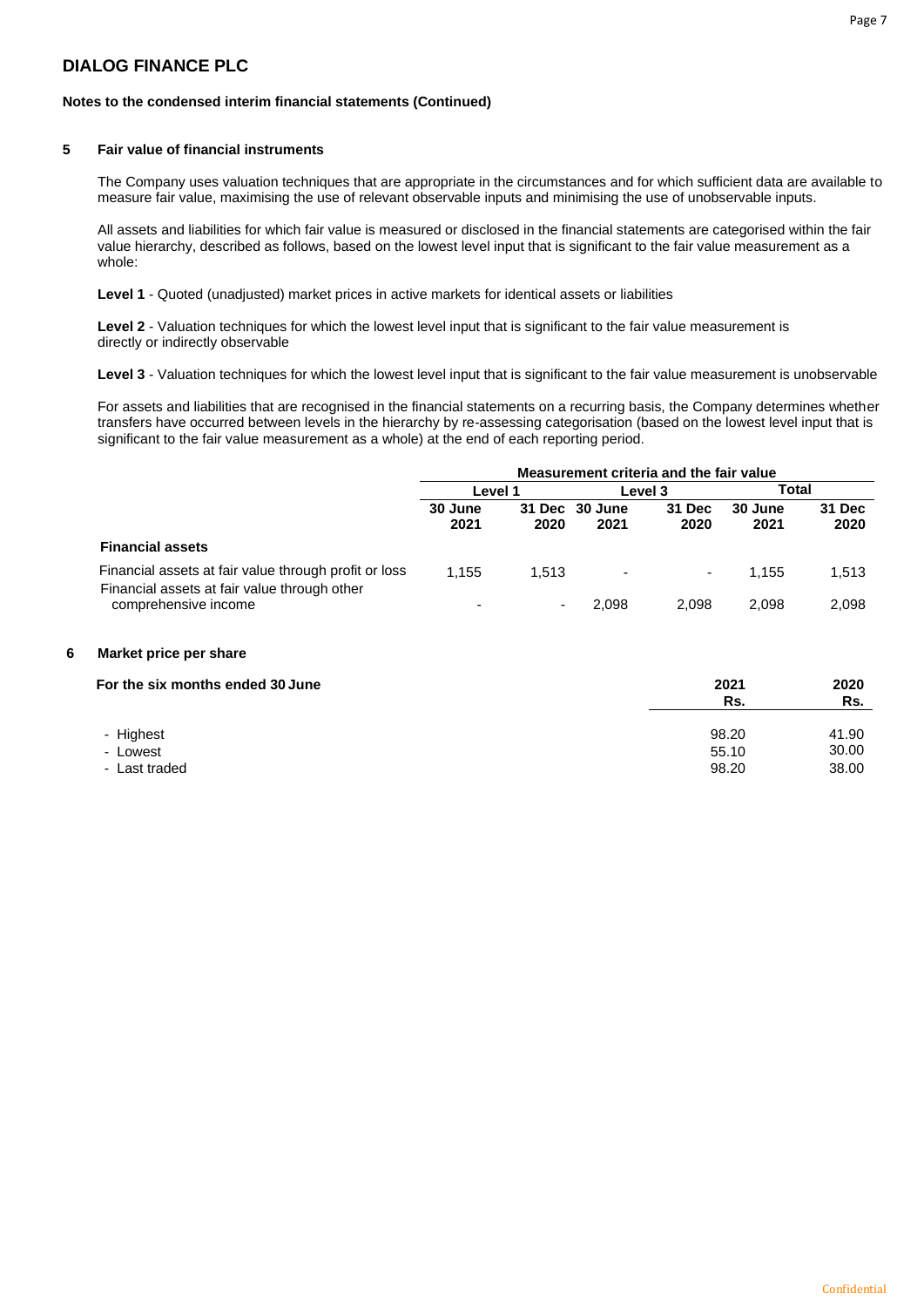#### **7 Twenty largest shareholders of the Company**

|    | <b>Name of Shareholders</b>                                      | No. of shares | % Holding |
|----|------------------------------------------------------------------|---------------|-----------|
| 1  | Dialog Axiata PLC                                                | 107,755,303   | 99.05%    |
| 2  | Mr. R. C. J Goonewardene                                         | 220,071       | 0.20%     |
| 3  | J. B. Cocoshell (Pvt) Ltd                                        | 134,496       | 0.12%     |
| 4  | Mrs. A. A. Raaymakers                                            | 27,115        | 0.02%     |
| 5  | Mr. R. E Rambukwella                                             | 20,866        | 0.02%     |
| 6  | Mr. P. S. M Fernando                                             | 20,000        | 0.02%     |
| 6  | Mr. S.R.S De Saram                                               | 20,000        | 0.02%     |
| 8  | People's Leasing & Finance PLC /C. D. Kohombanwickramage         | 17,820        | 0.02%     |
| 9  | Mr. R M Hindurangala                                             | 16,460        | 0.02%     |
| 10 | Mr. B. C. N Mendis                                               | 13,727        | 0.01%     |
| 11 | Mr. G. D. M Ranasinghe/ Mr. O. R. K Ranasinghe (joint)           | 13,000        | 0.01%     |
| 12 | Mr. B. C. V Mendis                                               | 12,727        | 0.01%     |
| 13 | Mr. R. L. G Fernando                                             | 12,000        | 0.01%     |
| 14 | Mr. N. S Wijesekara                                              | 11,813        | 0.01%     |
| 15 | Mr. T. Thiruthtanigainathan                                      | 11,162        | 0.01%     |
| 16 | Mr. K. N. Nandasiri / Mr. T.B.R. Sujeewa Tennakoon Banda (joint) | 10,900        | 0.01%     |
| 17 | Mr. D. S. P. Perera                                              | 10,000        | 0.01%     |
| 18 | Mr. T. D Mahaliyana                                              | 9,940         | 0.01%     |
| 19 | Ms. M. P. Radhakrishnan                                          | 8,646         | 0.01%     |
| 20 | Ms. A. Radhakrishnan                                             | 8,462         | 0.01%     |
|    |                                                                  | 108,354,508   | 99.60%    |
|    | <b>Others</b>                                                    | 428,854       | 0.40%     |
|    | Total                                                            | 108,783,362   | 100.00    |

#### **8 Directors' shareholdings**

None of the Directors and their close family members held any shares in the Company as at 30 June 2021.

#### **9 Public shareholdings**

Information pertaining to public shareholding is as follows:

|                                                            | 30 June<br>2021 | 30 June<br>2020 |
|------------------------------------------------------------|-----------------|-----------------|
| Public holding percentage<br>Number of public shareholders | 0.95%<br>884    | 0.95%<br>736    |
| Float adjusted market capitalisation (Rs.)                 | 101.483.998     | 39.270.794      |

**(a)** The Company is not compliant with the Minimum Public Holding requirement under option 2 of Rule 7.13.1(b) of the Listing Rules of the Colombo Stock Exchange ('CSE'). Accordingly, the Company was transferred to the Second Board on 10 February 2020.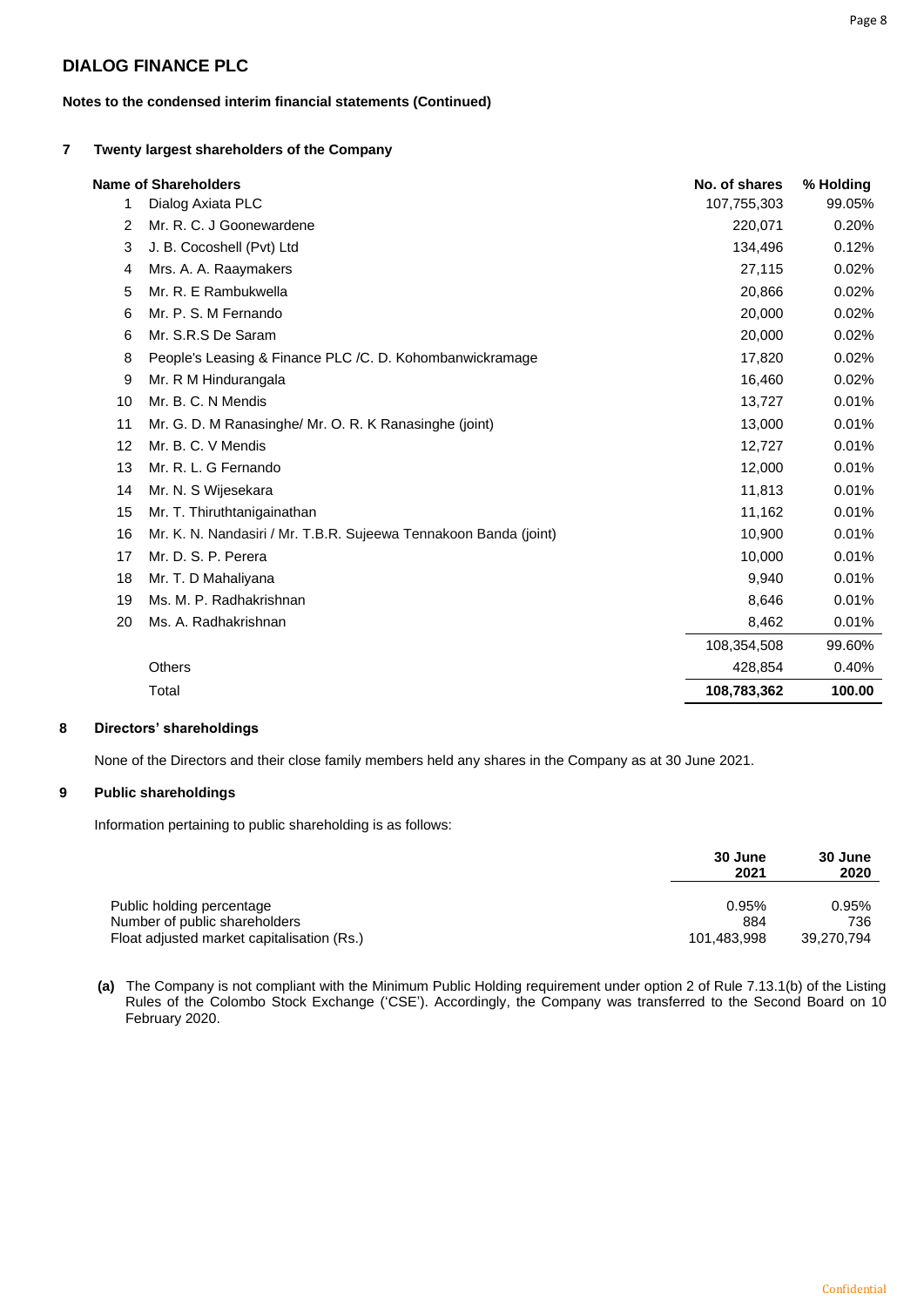# **Notes to the condensed interim financial statements (Continued)**

### **10 Rights issue funds utilisation as at 30 June 2021**

# **12.1 Right issue – June 2020**

| <b>Objective</b><br>number | Objective as<br>per circular                          | Amount<br>allocated as<br>per circular<br>Rs. | <b>Proposed</b><br>date of<br>utilisation<br>as per<br>circular | Amount<br>allocated<br>from<br>proceeds<br>Rs.<br>(A) | % of total<br>proceeds | <b>Amounts</b><br>utilised Rs.<br>(B) | $%$ of<br>utilisation<br>against<br>allocation<br>(B/A) | <b>Clarification if</b><br>not fully<br>utilised<br>including<br>where the<br>funds are<br>invested |
|----------------------------|-------------------------------------------------------|-----------------------------------------------|-----------------------------------------------------------------|-------------------------------------------------------|------------------------|---------------------------------------|---------------------------------------------------------|-----------------------------------------------------------------------------------------------------|
| 1                          | To utilise for<br>lending<br>purpose                  | 699,739,798                                   | Within 12<br>months<br>ending<br>June<br>2021                   | 699,739,798                                           | 99.77%                 | $\overline{\phantom{0}}$              | ۰                                                       | Remaining<br>funds are<br>placed with<br>banks                                                      |
| $\mathbf{2}$               | <b>Expenses</b><br>relating to<br>the Rights<br>Issue | 1,605,000                                     | $\overline{\phantom{a}}$                                        | 1,605,000                                             | 0.23%                  | 1,451,460                             | 90%                                                     | Remaining<br>funds are<br>placed with<br>banks                                                      |

### **12.2 Right issue - April 2019**

| <b>Objective</b><br>number | Objective as<br>per circular                          | Amount<br>allocated as<br>per circular<br>Rs. | <b>Proposed</b><br>date of<br>utilisation<br>as per<br>circular | Amount<br>allocated<br>from<br>proceeds<br>Rs.<br>(A) | % of total<br>proceeds | <b>Amounts</b><br>utilised Rs.<br>(B) | $%$ of<br>utilisation<br>against<br>allocation<br>(B/A) | <b>Clarification if</b><br>not fully<br>utilised<br>including<br>where the<br>funds are<br>invested |
|----------------------------|-------------------------------------------------------|-----------------------------------------------|-----------------------------------------------------------------|-------------------------------------------------------|------------------------|---------------------------------------|---------------------------------------------------------|-----------------------------------------------------------------------------------------------------|
| 1                          | To utilise for<br>lending<br>purpose                  | 762,586,320                                   | Financial<br>vear<br>2019/20                                    | 762.446.843                                           | 99.78%                 | 686,383,167                           | 90%                                                     | Remaining<br>funds are<br>placed with<br>banks                                                      |
| $\mathbf{2}$               | Expenses<br>relating to<br>the Rights<br><b>Issue</b> | 1.540.000                                     | Financial<br>year<br>2019/20                                    | 1,679,477                                             | 0.22%                  | 1.679.477                             | 100%                                                    | $\overline{\phantom{a}}$                                                                            |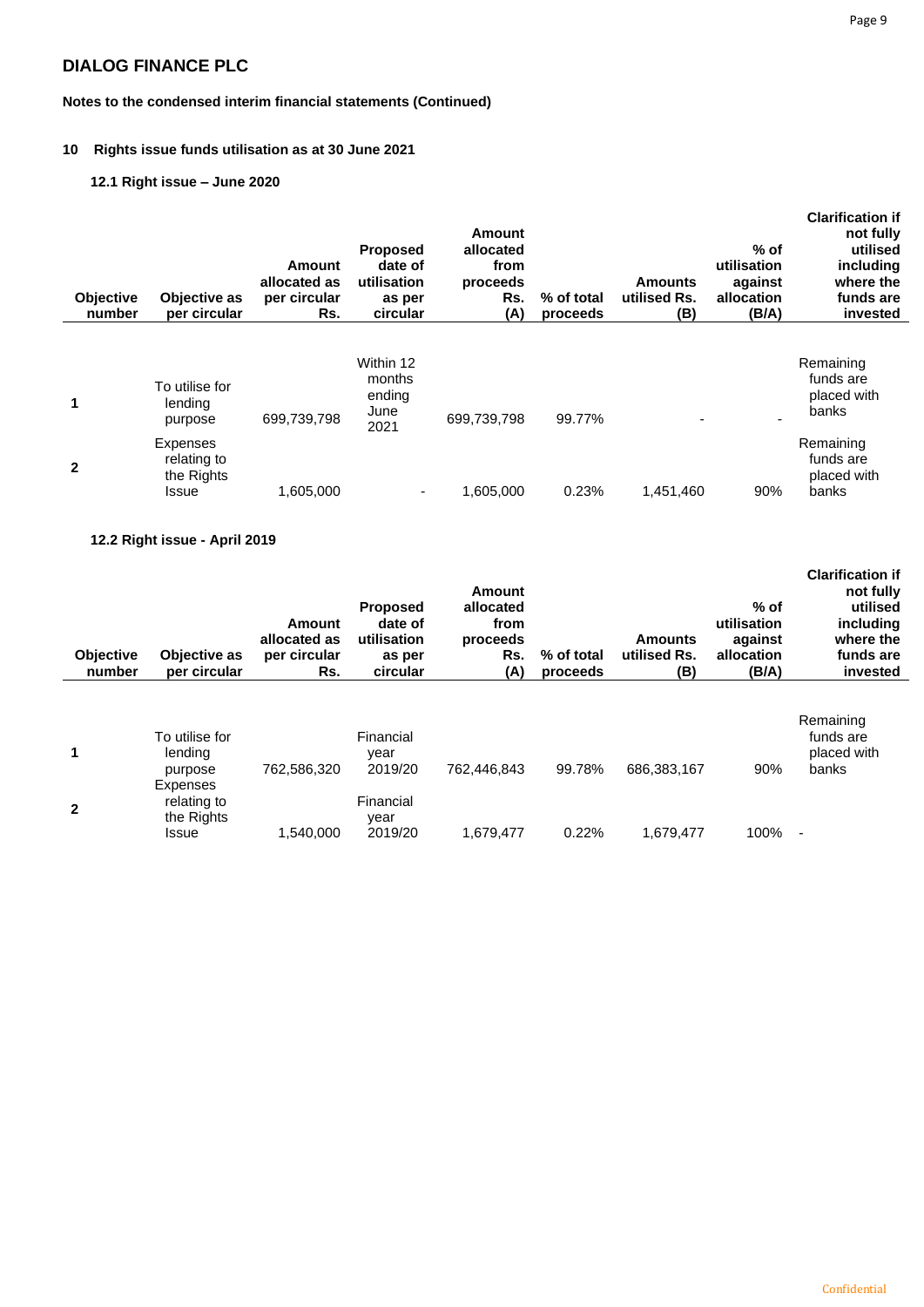### **Selected performance indicators**

| Item                                                           | As at 30 June<br>2021 | As at 30 June<br>2020 |
|----------------------------------------------------------------|-----------------------|-----------------------|
| Regulatory capital adequacy                                    |                       |                       |
| Core capital (Tier I capital), Rs. '000                        | 2,021,829             | 1,963,441             |
| Tier I capital (after adjustments), Rs. '000                   | 1,802,575             | 1,846,903             |
| Total capital base, Rs. '000                                   | 1,802,575             | 1,846,903             |
| Risk weighted assets, Rs. '000                                 | 2,600,946             | 1,827,382             |
| Core capital adequacy ratio                                    |                       |                       |
| (As a % of risk weighted assets - Minimum requirement - 6.5%)  | 69.30%                | 101.07%               |
| Total capital adequacy ratio                                   |                       |                       |
| (As a % of risk weighted assets - Minimum requirement - 10.5%) | 69.30%                | 101.07%               |
| Capital funds to deposit liabilities ratio                     | 186%                  | 245%                  |
| (Minimum requirement, 10%)                                     |                       |                       |
| Assets quality (quality of loan portfolio)                     |                       |                       |
| Gross non-performing accommodations, Rs. '000                  | 69,126                | 616,486               |
| Gross non-performing accommodations ratio, %                   | 4.66%                 | 50.20%                |
| Net-non-performing accommodations ratio, %                     | 0.64%                 | 7.42%                 |
| <b>Profitability</b>                                           |                       |                       |
| Interest margin, %                                             | 5.98%                 | 5.86%                 |
| Return on assets (before taxes), %                             | $-2.51%$              | $-9.59%$              |
| Return on equity (after taxes), %                              | $-3.98%$              | $-14.68%$             |
| <b>Regulatory liquidity (Rs. '000)</b>                         |                       |                       |
| Required minimum amount of liquid assets                       | 70,095                | 57,425                |
| Available amount of liquid assets                              |                       |                       |
| Required minimum amount of government securities               | 1,324,836             | 1,766,696             |
| Available amount of government securities                      | 47,745                | 36,765                |
|                                                                | 72,506                | 80,086                |
| <b>Memorandum information</b>                                  |                       |                       |
| Number of employees                                            | 100                   | 143                   |
| Number of branches                                             | $\overline{2}$        | $\overline{c}$        |